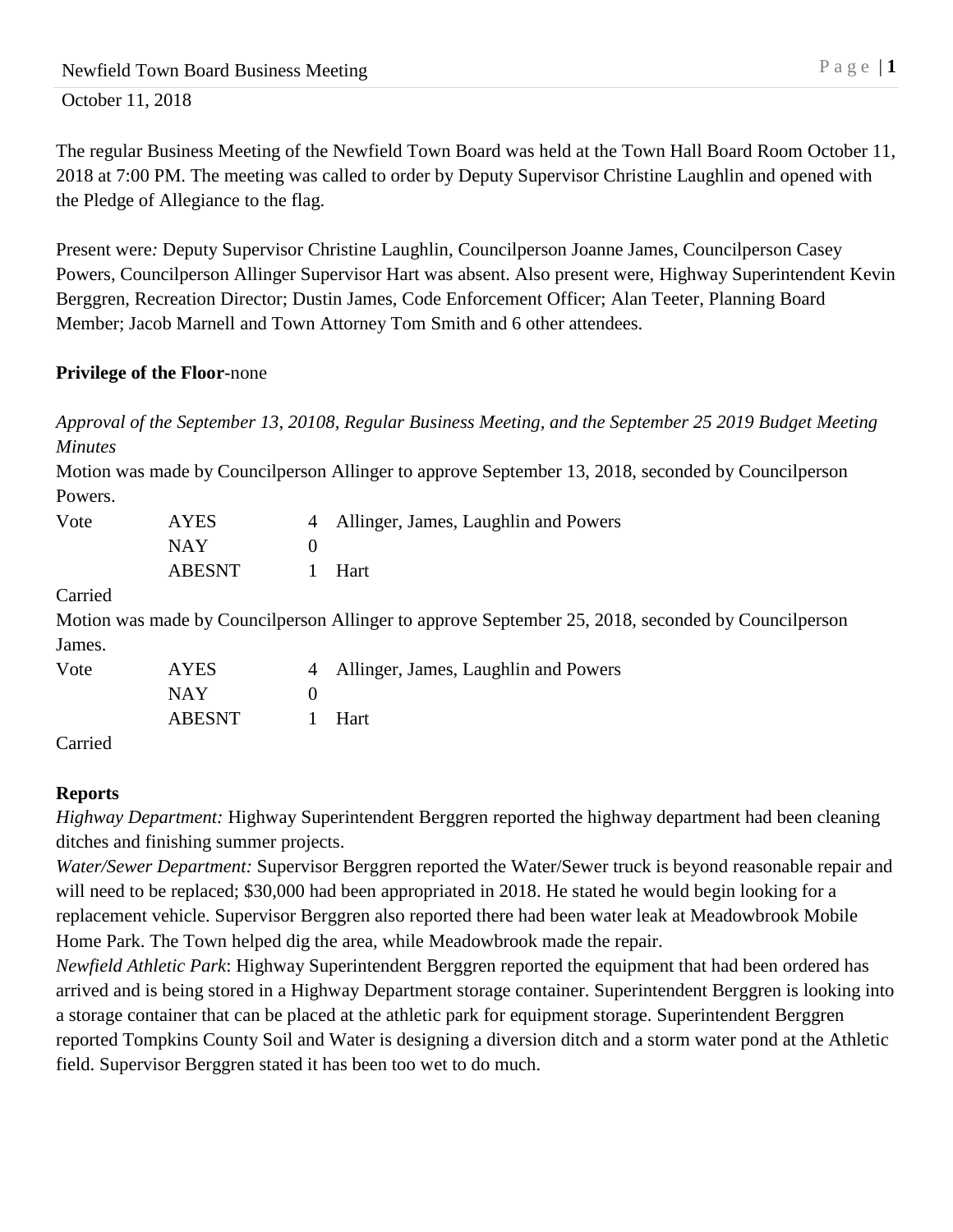*Recreation*: Director Dustin James reported he is working on the 2019 budget and had been networking with other recreation departments regarding budgetary, programming and park concerns. Soccer and cheerleading has had a wet season, but have been continuing to move along. Basketball signups will be next Tuesday evening. Dustin stated due to the construction at the school some adult recreation programs have needed alternative space and has moved from the school to the Masonic Temple. The Board and Dustin discussed the Greek Peak ski flyer for the K-2 ski program. Dustin will present the 2019 Recreation Budget request to the Board on October 23<sup>rd</sup>.

*Code Enforcement:* Code Officer Alan Teeter reported the Citgo Gas Station is now open. CEO Teeter reported the convenience store on 34/96 is not selling gas presently due to the underground gas tanks having water leaking into the tanks. They will be replacing the underground tanks with above ground tanks in the future. The Newfield Fire Department has submitted its building permit application with plans to begin next month. The Nexamp project is nearing completion; it still needs to have trees cleared from a ravine and areas to be reseeded. *Tompkins County Legislator*: David McKenna reported there had been a public hearing and then passed a local law to change the number and makeup of the members of the Service Board. The Legislature also authorized the application for a competitive grant for no emission electric buses. Representative McKenna also reported on the increase of the County portion of the Sales Tax of 9.33% in August above last year. Representative McKenna reported that there would be an OTR brought before the Legislature for applications for Park Grants with funds coming from Travel and Tourism supporting parks in Villages and Towns in Tompkins County for infrastructure, plans and improvements. Councilperson James asked about the bus terminal being on Green Street near the Tompkins County Library. Councilperson Allinger asked about electric buses and charging stations in Ithaca and weather there would be more infrastructures for charging stations for electric cars. *Planning Board:* Jacob Marnell – Planning Board Member reported the Planning Board approved waiving site plan review for the Fire Department addition. Supervisor Hart added the Town waived the building permit fee as well. Mr. Marnell also reported that Delaware River Solar had sent letters to the Burdge Hill Road residents that are neighboring the solar project; agreements have not been signed yet. Councilperson Allinger asked if there would be electric poles at this project similar to the Millard Hill Road project. Mr. Marnell replied there would be. Construction for the Burdge Hill Road solar project is projected to begin in the spring of 2019. *Environment Management Council: Michelle* Henry reported the EMC would be hosting its bi-annual public meeting with the focus on the Tompkins County Ban on single use place bags. She reported she had also attended a meeting regarding flood mitigation.

*Supervisors Report:* Supervisor Hart reported the Board had been meeting weekly working on the 2019 Town Budget.

Attorney Smith asked for the addition of an Executive Session to discuss pending litigation.

### **New Business**

Girl Scout Request: Nichole Henry of Girl Scout Troop # 41275 presented her request for her service project of a bird watching platform, bench and a nature environment book to be constructed at the Mill Street Park. Nicole added that she had presented this to the Hamlet Beautification Committee as well and was approved. Councilperson James asked if Nicole would be doing the work herself- she will have the support of her troop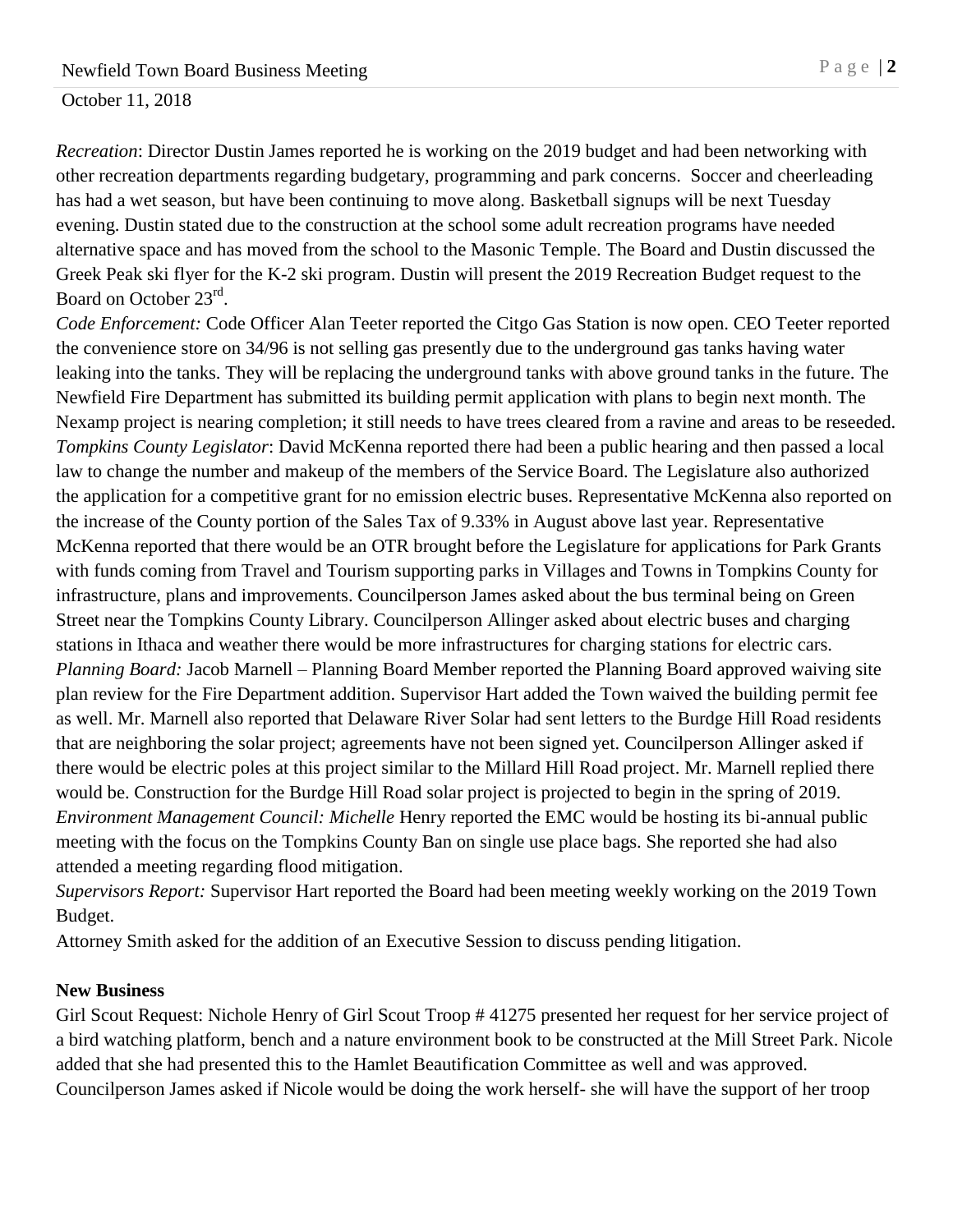members and parents. Motion was made by Councilperson James to approve Nicole Henry's service project of constructing a bird watching platform bench and environment book request and was seconded by Councilperson Powers.

Vote AYES 5 Hart, Allinger, James, Laughlin and Powers NAYS<sub>0</sub>

Carried

## **OLD BUSINESS**

None

## **Approval of the Payment of the October Bills**

Motion was made by Councilperson Allinger to approve the payments, seconded by Councilperson Powers. The Board authorized the payments of the following amounts:

| <b>General Fund</b>          | \$10,544.10 |
|------------------------------|-------------|
| <b>Community Development</b> | 1,226.36    |
| <b>Recreation Fund</b>       | \$1,573.24  |
| <b>Highway Fund</b>          | \$24,355.31 |
| Street light Fund            | \$1,518.34  |
| <b>Fire District Fund</b>    | \$94,242.75 |
| Sewer Fund                   | \$639.23    |
| <b>Water District 1Fund</b>  | \$8,795.41  |
| Water District 2 Fund        | \$695.31    |
| Trust and Agency             | \$499.32    |

Vouchers were audited by Councilpersons Allinger and Laughlin Vote AYES 5 Hart, Allinger, James, Laughlin and Powers  $NAY$  0

Carried

At 8:42 PM a motion was made to move into an Executive Session to discuss pending litigation

At 7:57PM, the Meeting was called back to the Regular Meeting of the Newfield Town Board. Councilperson Allinger offered a motion to move to adjournment at 7:57 PM seconded by Councilperson Powers.

Respectfully Submitted, October 25, 2018

Karen Miller Kenerson